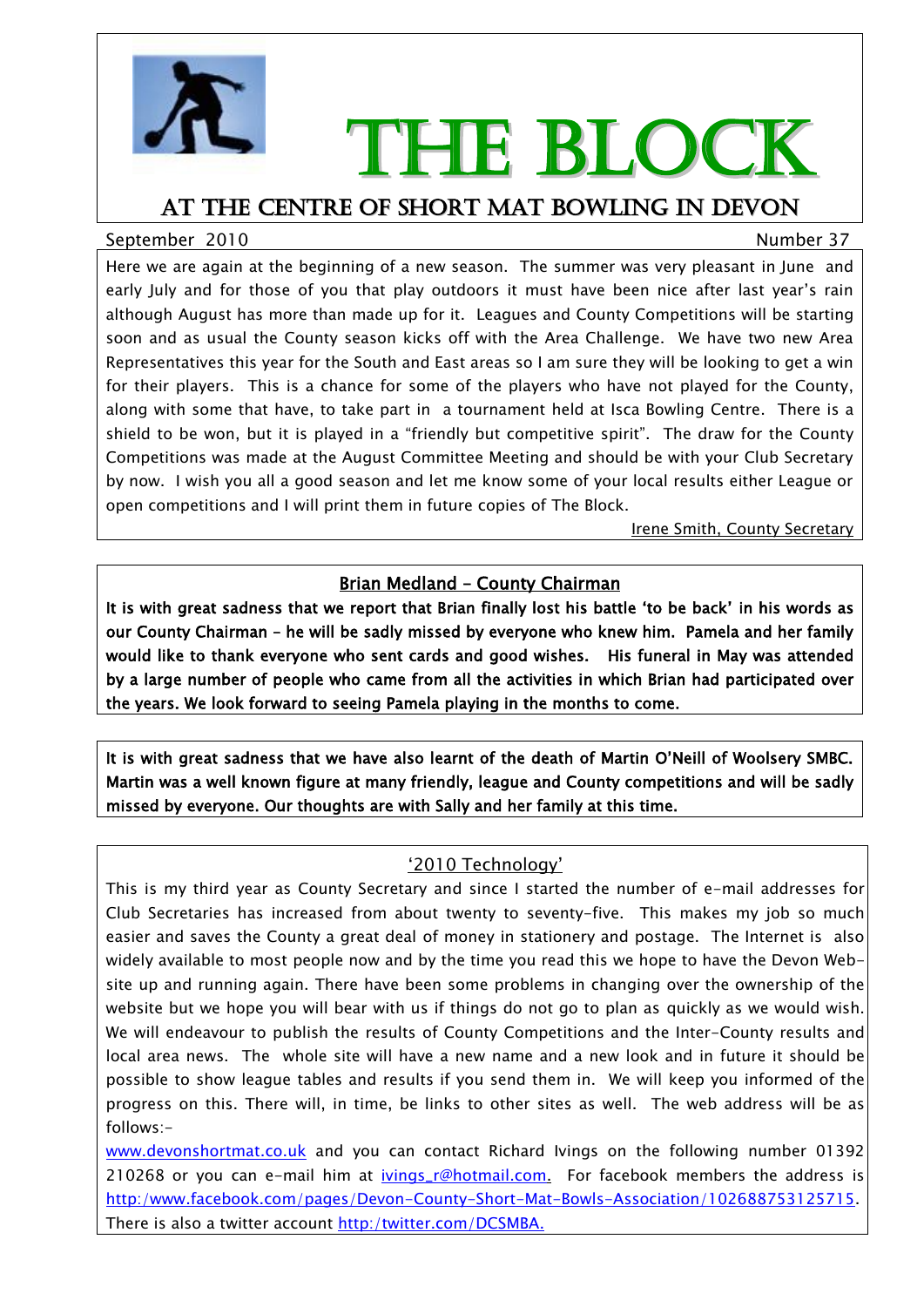## **News from the Clubs**

#### Yarnscombe SMBC

Once again a brilliant year at all levels. At the ESMBA National competitions representing Devon were Tony Main, Mike Avery, George Main and Elliot James in the fours and George Main in the Under-18"s where he reached the quarter finals. These four have all played in all Devon County team games. Congratulations! Tony Main and Mike Avery also won the County Pairs Competition and in the County Under 18"s George beat Elliot by 2 shots on an extra end. The Club also won the County Tens competition.

North Devon & North Cornwall Area. The Eagles won Division 1 and the Knockout Cup, The Alan Wright team trophy was won by the Club, Tony Main, Jay Shaw, Denys Crocker and Alan Flood won the Albery and Shute trophy and the Falcons maintained their place in the league despite 3 members having operations.

Merton Charity League. Kestrels were winners of the Presidents Cup and the Knockout Cup and were runners-up in Division 1. The Hawks kept their place in the same division. 14 year-old Mathew Avery who has been part of the Kestrel team bas been a star in the making, also Mark Avery who has played his first season.

Two very successful tournaments were held with £401.80 going to the Childrens Hospice.

Very well done to everyone for a club of only 19 members. Thank you to all of you for your help during the season. The season of the season of the season of the season of the season of the season of the season of the season of the season of the season of the season of the season of the season of the season of the sea

#### Merton SMBC League results

At the conclusion of the 2009/10 short-mat playing season, the league knockout cup final was played between Langtree and Yarnscombe Kestrels, Kestrels winning 24-12.

The President"s Cup played on an home and away basis was also won by Yarnscombe Kestrels, with Winkleigh 'C' runners-up.

Other League results as follows:-

Afternoon Triples Division 1:– Winners – Langtree, Runners-up – Winkleigh "B"

Afternoon Triples Division 2:- Winners – Wick Wrens, Runners-up – Sutcombe

Evening Division 1:- Winners – Four Seasons, Runners-up – Yarnscombe Kestrels

Evening Division 2:- Winners - Hatherleigh 'A', Runners-up - Winkleigh 'B'

Evening Division 3:- Winners - Wick Wrens, Runners-up - Sutcombe

Lord Clinton, President of Merton SMBC presented the trophies.

The Charity League has so far raised in excess of £1,000 for the Devon Air Ambulance Fund and welcomes entries from Clubs within a 15 mile radius of Merton.

#### Merton Short Mat Bowling Club Summer Triples

This took place on Saturday  $26<sup>th</sup>$  June and was sponsored by many local businesses. Due to their outstanding generosity we have been able to donate £50 to Cancer Research U.K. Thank you all for your support, and to those who donated raffle prizes. The results was that first prize went to Winkleigh who won every game making them the clear winners, the second prize was taken by Beaford who won three games and lost one, earning 15 shot points and the third prize went to Woolsery who won three games and lost one, earning 11 shot points. All in all a very successful day. We look forward to seeing you all again soon. A note for your Diary:- our next tournament will be held on 4<sup>th</sup> December 2010. **Solution SMBC** Julie Stacey, Merton SMBC